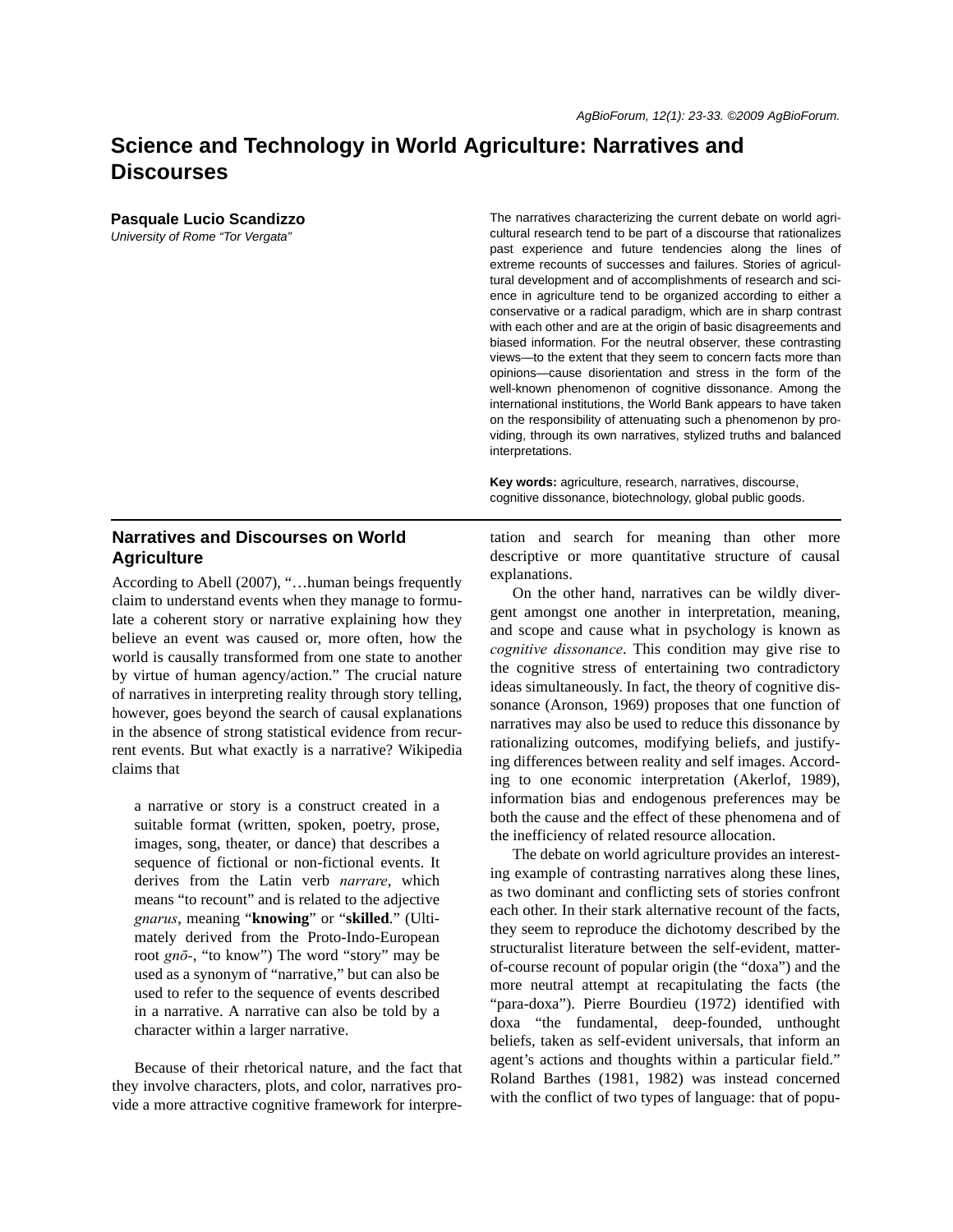lar culture, which he saw as violent and limited, and the neutral language, which he saw as open and noncommittal.

For the evolution of world agriculture, the moderate, or conservative narrative tells stories of achievements and hopeful developments with no villain and many heroes. This story is one of uninterrupted scientific progress, continuous increases of yields in the past years, even though, it is admitted, a notable slowdown has progressively occurred as the initial effects of the green revolutions have been gradually consumed and, at the same time, the expected increases from biotechnology have not yet materialized. For example, recounts of the green revolution, how it came about, how it has affected farmers' lives, etc., are common stories consistent with the conservative narrative theme.

A radical, or contrarian, set of narratives elaborates stories along a different theme: while the large farmers have benefited from yield increases, smallholders, whose yields have traditionally been far in excess (from 200 to 1000 times) of those of large farmers, have gained only marginal benefits; only in those cases, where the large increases in supply following the yield increases, have not resulted in a sufficiently large fall in prices with a consequent net fall of their incomes per acre. Two similarly contradicting sets of stories characterize discourses on the parallel debate on the environmental impact of science and technology on agriculture.

According to Foucault (1972, 1977, 1980, 2003), discourses define the limit of what can be acceptably said about a subject, but these limits depend on competing claims on specialized knowledge. In all cases, they are a form of communication, where the very choice of the words anticipates the thesis that is being promoted. In the case of agricultural research, one discourse is elaborated from the supporters of the present system, who are, in a sense, the primary claimers to specialized knowledge on the subject. As such, they acknowledge the insufficient amount of resources devoted to agricultural research, but claim nevertheless that past and present efforts have been very effective (average yearly rates of return above 40%) and environmentally virtuous. In this discourse, biotechnology, in spite of its apparent risks and widespread suspiciousness and hostility on the part of many, has demonstrated effectiveness and environmental neutrality, if not virtuosity.

An opposing, radical discourse appears to originate from a longer-term vision of the future, and thus, from a more subtle and sophisticated claim to specialized knowledge on the social and economic consequences of agricultural research. This discourse elaborates profoundly contrarian views. Not only science and technology have been proving to be essentially ineffective in pushing the agricultural frontier beyond the achievements of the green revolution, but biotechnology—the real culprit of the story—has proved to be a totally negative instrument, responding to profit rather than needs, irrelevant for developing economics, and threatening to the environment. This threat is multiple and grave. It is based on the inevitable suppression of biodiversity and climate change adaptation capacity consequent to the diffusion of few genetically engineered homogenous crops with superior input or output traits. It is also based on a host of dangerous resistance-building processes associated with insecticide and herbicide resistance as well as DNA/virus-connected contamination. The increasing use of biofuel adds a further, ominous threat to the undesirable features of a system based on commoditization and oligopoly. In the words of Annie Shattuck:

We don't need agro-fuel plantations to solve our energy problems. Neither do we need GMOs to overcome food price inflation or to combat hunger. In the words of many activists, "We need to turn the industrial food system on its head." The vision for a new food system is well reflected in the growing movement for food sovereignty, "the right of all people to healthy and culturally appropriate food produced through ecologically sound and sustainable methods, and their right to define their own food and agriculture systems." This means dismantling the control companies like ADM, Cargill, Bunge, Monsanto, Syngenta, and DuPont exercise over our food systems—control that is held in place both by regulations—like the renewable fuel standards—that force us to consume their products, and the GM technologies that limit our options to one: theirs. We need to support movements for food sovereignty that promote policies and technologies for local rather than international markets; for keeping people on the land, rather than driving them off; and for bringing genetic diversity back into agriculture, rather than reducing it to the GMO patents held by a few corporate oligopolies. (Shattuck, 2008, pp. 7)

The contrast between the conventional and the contrarian discourse is reminiscent of the opposition between the modernist inclination to attribute scientific discoveries to unqualified social progress and the more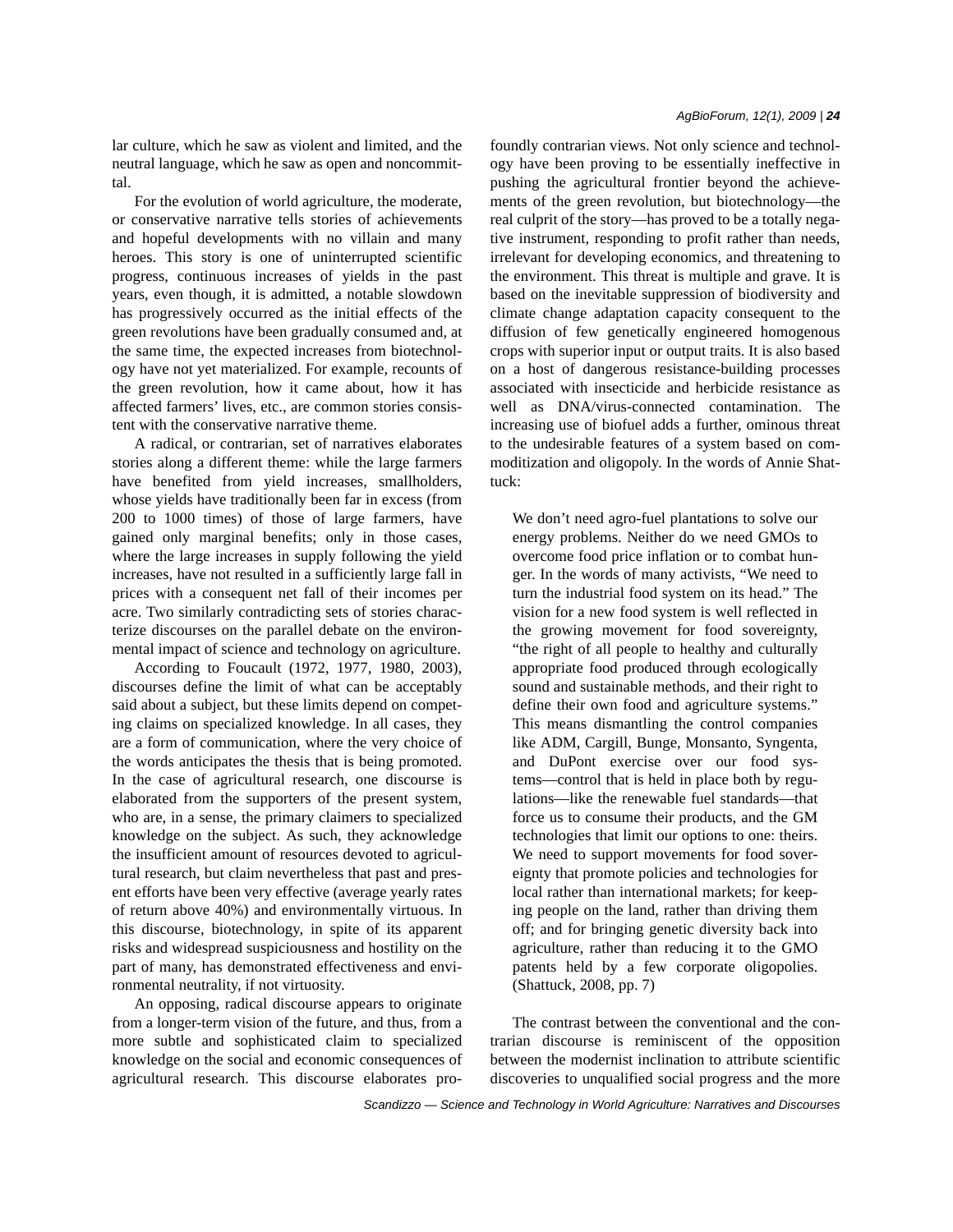problematic attitude of postmodernism toward the nexus between recognizable social progress and the empowerment of the elites. But it may also reflect different power positions of the parties involved, both because, as Foucault (1977, 1980) argues, science and truth are shaped by negotiating power and because discourse operates by rules of exclusion, so that power is assigned to the privileged who can speak and are listened to.

### **The Ethical Problem**

An ethical theme has been highlighted by a radical discourse on agricultural research as the source of progressive commoditization, whereby agricultural products all around the world are transformed into commercial goods bereft of any sacrality or social and community value. According to this line of thought, commoditization determines dangerously de-humanizing agricultural processes of production, especially when applied to livestock. Commoditization also relates to the observed alienation of smallholders as a viable social institution (the family farm), the development of monoculture, and the loss of biodiversity. It ultimately results in the creation of massively urban-biased societies, based on the unsustainable demography of the megalopolis (or the "infinite city").

Consistently with Bourdieu's argument on the force of popular opinion in considering the present state of the world as self justifying and of its consequent power for self-reproduction (Bourdieu, 1972), and with Foucault's idea on the limits of acceptable truth (Foucault, 1980), a further narrative of the contrarian type elaborates on the theme of the removal of this disturbing discourse from the collective consciousness. In the words of Paul Thompson (1998, pp.13), one of the most authoritative agricultural ethicists:

Agricultural producers and those who support them with technology may have been seduced into thinking that so long as they increased food availability, they were exempt from the constant process of politically negotiating and renegotiating the moral bargain that is at the foundations of the modern democratic society. Our attitude is "full steam ahead," especially because we are expecting 3 billion additional people by 2050. The discoverers of new technologies, the gene cloners, the lawmakers who support farm subsidies, the plant breeders, the pesticide manufacturers, the organic farmers, and the globalization or protesters against agricultural biotechnology

generally are unwilling to accept criticism for their actions, for all "know" that they have made the correct choice.

The roots of an ethical discourse for agricultural science can thus be recognized in a radical critique of the conservative and dominant discourse on agricultural progress. The radical discourse, in spite of its essentially antagonistic and paradoxical nature, is credible in both its ethically consequentialist (consequences may be dire without appropriate standards) and proceduralist dimensions (respecting the rights of existing organisms is the foundation of our own liberty). Within this discourse, the main story concerns the parable of agriculture seduced by the mission to provide plenty of nutritious food at the lowest possible costs for all, but losing sight of its secular functions of land stewardship, preservation of the environment and providing access to nature, assurance for survival, and substantial freedom. In the words again of Annie Shattuck:

The international farmers' movement La Via Campesina sees seeds as the "heritage of mankind for the good of all humanity." The movement offers a drastically different vision of agriculture from the industrial model being pushed through the agrofuels boom, a model based on family agriculture, locally cultivated seeds, and food sovereignty. Increasingly, they are being joined by movements for community food security and neighborhood food systems throughout the industrial North. As farmers and consumers of the global North and South come together on food sovereignty—in policy and in practice—we will find ways to take back our food systems. (Shattuck, 2008, pp. 7-8)

A less appealing aspect of this radical discourse is that it is not solely critical of more recent development in biotechnology and other frontier agricultural research. Even the green revolution, the mythical success of international agricultural technology attracts its criticism:

The new wheat (*Triticum aestivum*) and rice (*Oryza sativa*) varieties of the Green Revolution increased food production in Asia and Latin America and provided food for hundreds of millions of people, but also marginalized untold millions who lost their access to the land or their employment (Conway, 1997). Do all silver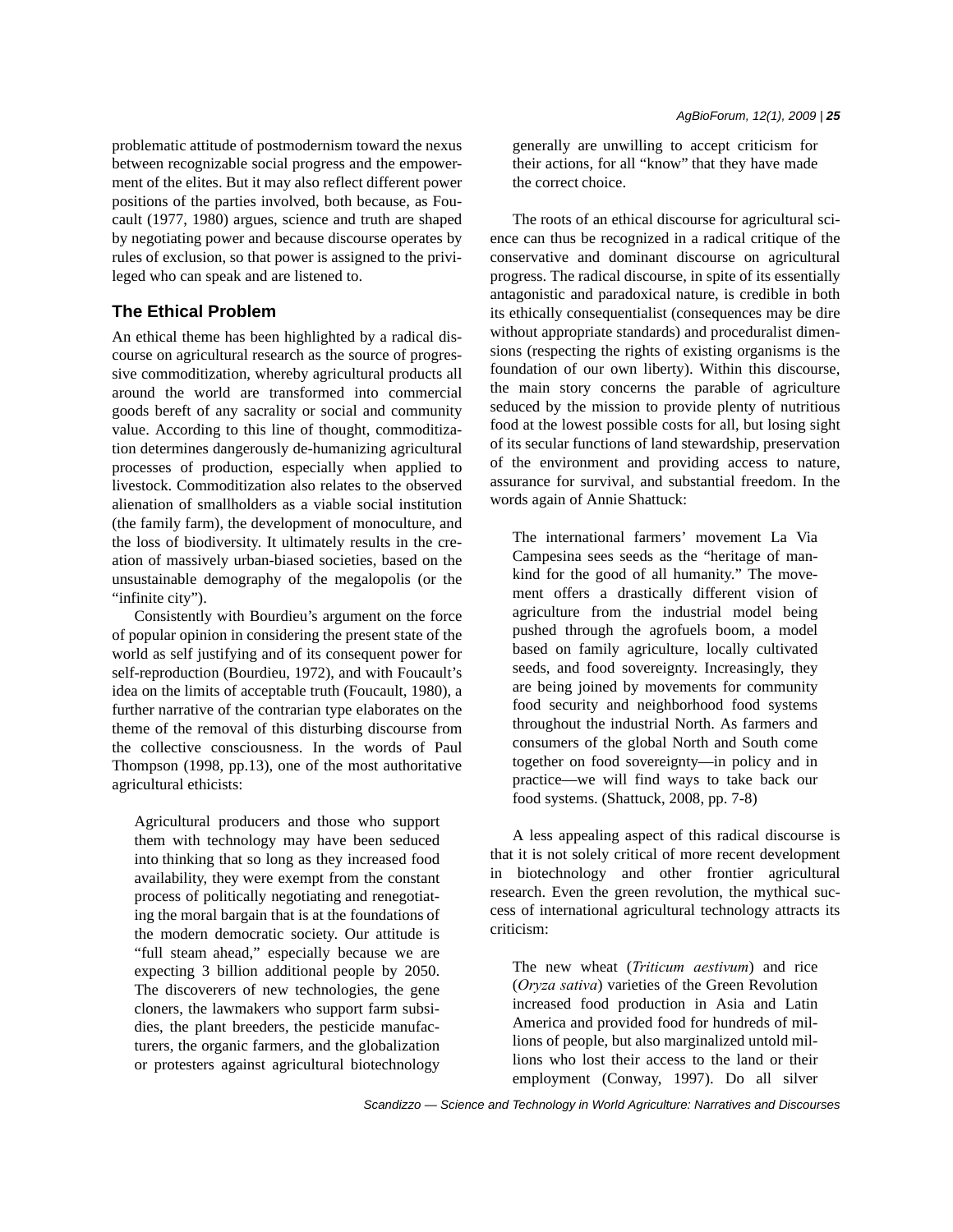While critical of all utilitarian ethics, this discourse has received recent impetus from two separate developments: the advance of genetically modified organisms and climate change. The two phenomena are not necessarily perceived as interdependent, but they both offer an opportunity to recast the problem of science in agriculture on a worldwide scale. The increasing diffusion of GMOs, depending on a handful of varieties, concentrated in only three crops (corn, soybeans and cotton), appears to exaggerate and dramatize the traditional agricultural model: monoculture, the pesticide treadmill, favoring developed countries and large holders. In addition to these features, it also adds active challenges to ethical concerns in the form of massive risks: loss of biodiversity, contamination, displacement of traditional agriculture, dependence on profit making, ethically unresponsive, and perhaps irresponsible, multinationals.

Climate change adds fuel to ethical concerns by portraying incumbent scenarios of agricultural distress, where the adaptation capacity—which should be rooted in diversification of local varieties, cultivation practices, competences, and resources—is being jeopardized by the uniform prescriptions of modern technologies, including the ones inherited from the green revolution and, ominously, from the expanding frontier of agrobiotechnologies.

To summarize, the ethical narrative for agricultural science appears well in line with a critique of Bourdieu's "doxa", defined as *the fundamental, deepfounded, unthought-of beliefs, taken as self-evident universals, that inform an agent's actions and thoughts within a particular field.* The conventional narrative, in fact, sees the application of science to agriculture as plain and non-problematic in its commitment to increase food production. It also sees the application of technology to agriculture as a major hope for the future (scientific progress is seen as social progress, as in the modernist paradigm), in a positive and hopeful eschatology, regardless of its social and ethical form, the power relations among the various stakeholders and, in particular, the role of smallholders and developing countries. The contrarian ethical narrative, on the other hand, does not deny that science and technology may provide opportunities for development, but perceives them as a threat, to the extent that they promote a relentlessly commoditized model of agriculture and social life. As before, this narrative also proposes an eschatological view, albeit of a negative variety, enhanced by a sort of nostalgia for a golden age of "natural agriculture" and felicitous balance between nature and nurture.

These two positions are part of a moral and perhaps a political discourse rather than the object of a dispute on scientific truth. Thus, both discourses, as Foucault has aptly explained, represent the limit of acceptable knowledge within one cultural system. Being political, they are also, in some sense, inevitably in bad faith (Barthes, 1982), as they reflect the power relationships within the systems that express them. On the other hand, as Habermas (1995) forcefully asserts, moral theory is part of the emancipatory history of modernity, to the extent that it shows that the solution of the ethical dilemmas depends on the voluntary assent of all affected parties, thus, a public process of criticism and debate is the only credible form for the resolution of moral disputes. In this process, a key element of credibility may be injected by a change in the attitude of the scientists who operate in agricultural research. This would involve a major move from an attitude based on neutral predictions of ethically acceptable consequences to active commitment to pursue these consequences ("from predictions to promises," as Jeffrey Burkhardt, 2002, puts it). But also, the World Bank can—and appears to be willing to—play a role in this respect, as can be seen in its early attempt to find a balance between the two opposite narratives. For example, Ismail Serageldin, who was Chairman of the Consultative Group on International Agricultural Research (CGIAR), and Vice President for Special Programs at the World Bank, in an article on the June 1999 issue of Science, recognized that

…agrobiotechnology research cites ethical, safety, and intellectual property rights issues. Protection of intellectual property rights encourages private sector investment in agrobiotechnology, but in developing countries the needs of smallholder farmers and environmental conservation are unlikely to attract private funds.... Biotechnology can contribute to future food security if it benefits sustainable small-farm agriculture in developing countries…. Public investment will be needed, and new and imaginative public-private collaboration can make the gene revolution beneficial to developing countries. This is crucial for the well-being of today's hungry people and future generations. (Serageldin, 1999, pp. 388)

More generally, the role of the World Bank in reducing the cognitive dissonance arising for the innocent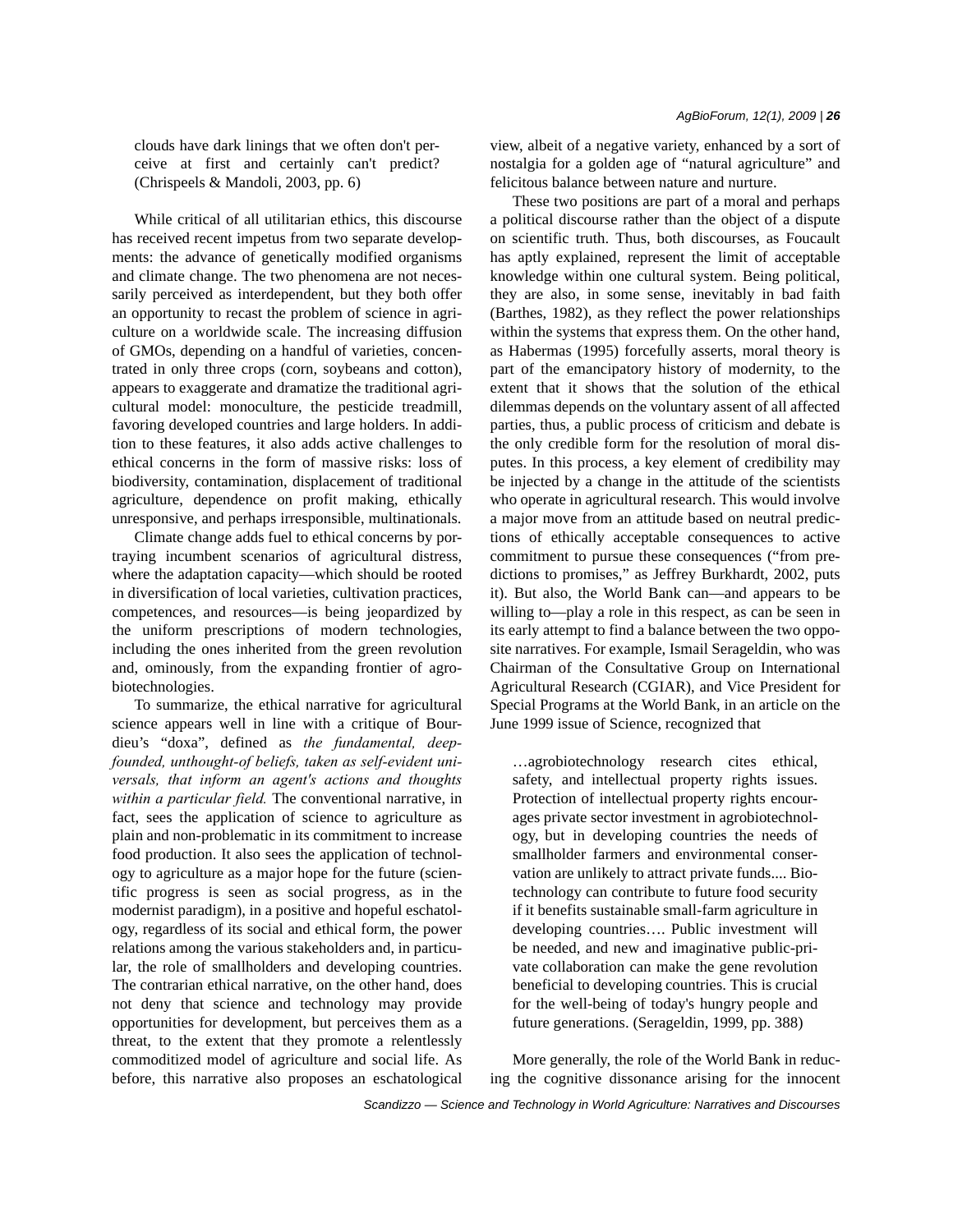bystander from such contrasting ethical discourses can be seen as an integrator of denotation and connotation, as suggested by Roland Barthes (1982). According to Barthes, denotation implies that the meaning is directly suggested by appealing to facts, without invoking codes of interpretation, while connotation appeals to a reservoir of "stylized truths" to provide hints and clues so that the signified can be properly, and endogenously, "extracted" from the signifier by the onlookers. Rather than challenging the "facts" purported by each opposing narrative, the World Bank has wisely chosen to act by both investigating the "stylized truths" and by providing the appropriate embedding connotations. For example, in the latest World Development Report (World Bank, 2008), some ethically important stylized truths are recalled for future reference: the timeless importance of agriculture, its unique capacity to foster overall development, the success of Asian agricultural development and poverty reduction both in China and in India and, although for different reasons, the fact that the poor are overwhelmingly rural.

### **The Economic Problem**

It may seem that the main problem with the social effectiveness and acceptability of agricultural science is its economic value. Cost-benefit analysis, after all, is the recognized way to proceed in the case of most large investment projects, especially those of public significance. Things are not so simple, however, and cost-benefit ratios of agricultural research remain controversial because of the essentially problematic nature of the identification and measurement of costs and benefits. As for the ethical discourse in this case, the conventional wisdom tells a story that sharply contrasts with the alternative radical narrative. Both for the "green revolution" effects of agricultural research and the more recent claimed successes of biotechnology, the story of unqualified and progressive yield increases is contrasted with a story of uneven, unstable, and circumscribed progress benefiting mostly medium and large farmers, and putting world agriculture on an unsustainable energy and pesticide incentive treadmill.

Quantitative studies of the effects of agricultural research are mainly presented by the advocates of the benevolent interpretation. In these studies, benefits of agricultural research are generally identified in monetary terms as increases in incomes or consumer surpluses consequent to the application of the technology that the research has contributed to discover and develop. Costs include direct research, development costs (and some imputed costs of permanent installations), and, sometimes, but not always, extension costs. Costs such as the training of researchers and the adverse consequences on other agents are also typically not accounted for. Market prices, rather than shadow prices and partial equilibrium analyses, are also generally used, and the counterfactual situation (i.e., the situation that would have been determined should the research have not taken place) is essentially identified with the status quo. Finally, neither risks undertaken and opportunities foregone are considered nor the irreversible nature of many resources committed to research or to the subsequent developments. Doubts about the orders of magnitude of economic returns reported in the literature derive also from the widely different methodologies, the confusion between nominal and real returns, the varying time lags, the differences between ex ante and ex post rates, as well as the systematic downward estimates from self-evaluation.

Furthermore, rather than basing the economic evaluation on average (or median) costs and benefits, modern economic evaluation should be based on the estimate of agricultural research impact on the contingent wealth of winners and losers (Pennisi & Scandizzo, 2006). In particular, the investment may destroy and create real options—i.e., a combination of capabilities and exposures to opportunities and risks—that have economic values that may go much beyond, both positively or negatively, the estimated aggregate income (or consumer surplus) increases in the average scenarios. These options include reduced or enhanced adaptability to climate change—a key factor for economic performance and perhaps for survival in the years to come.

Table 1 presents a summary of a major review of the evidence on this subject, i.e., the IFPRI meta-analysis (Alston, Chan-Kang, Marra, Pardey, & Wyatt, 2000). It shows that the range of magnitude of the estimates is extremely large, and that the average estimates most of the time fail to pass the test of statistical significance (i.e., the standard deviation is much larger than the average). Accordingly, the authors conclude:

…Our purpose in conducting this study was to determine the information content of the rate of return evidence. One key finding is that there is much noise relative to signal (contrary to the conclusions of previous reviews, which stressed the central tendencies, concealing the noisy nature of the evidence). The study is useful in suggesting (and justifying) a degree of skepticism about the conventional wisdom and much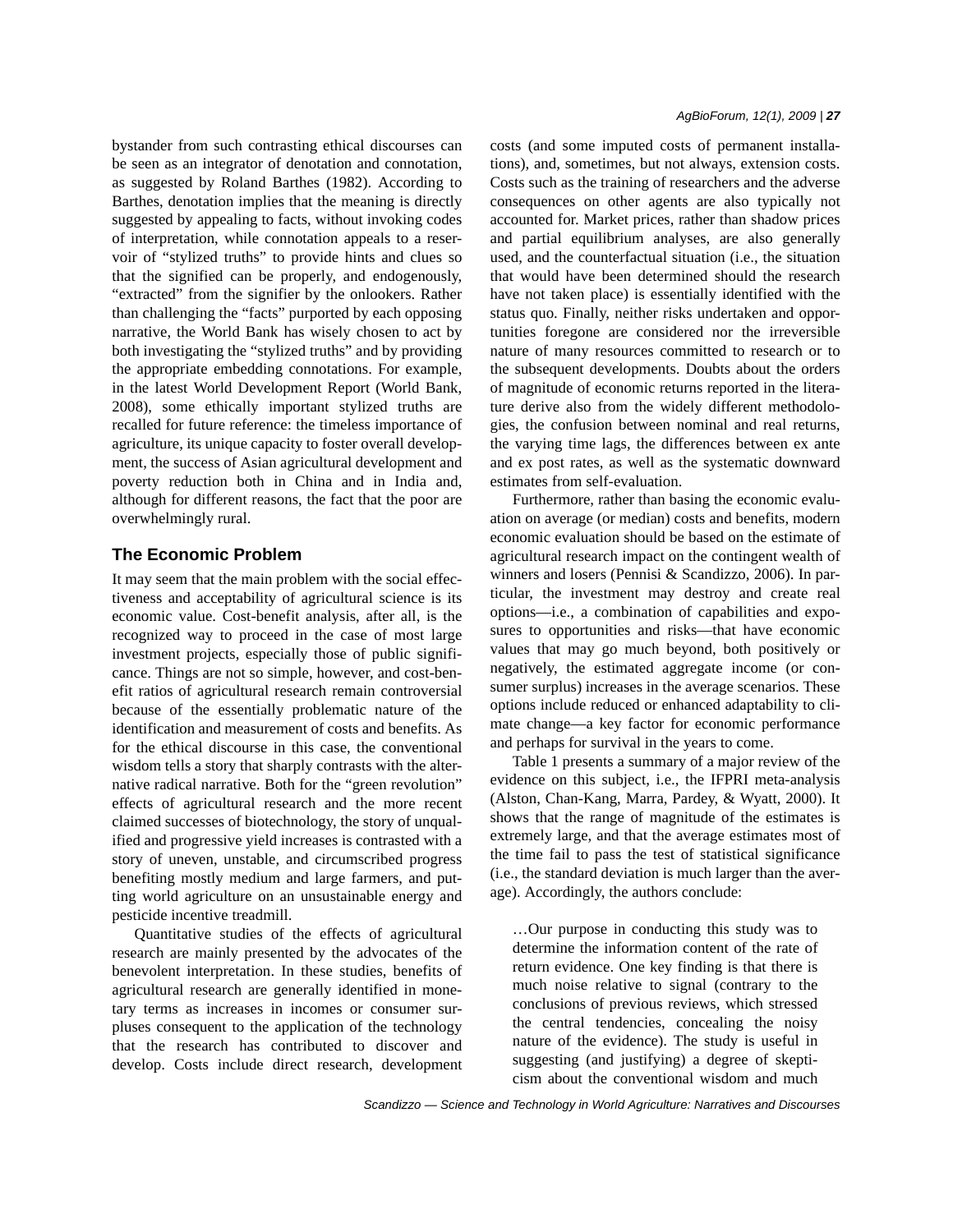|                           | <b>Number of</b> |                  |             |               |                |                |
|---------------------------|------------------|------------------|-------------|---------------|----------------|----------------|
| <b>Attribute</b>          | estimates        | Average          | <b>Mode</b> | <b>Median</b> | <b>Minimum</b> | <b>Maximum</b> |
| Rate of return            |                  |                  |             |               |                |                |
| <b>Nominal</b>            | 351              | 69.6<br>(64.1)   | 52.0        | 51.0          | $-2.3$         | 466            |
| Real                      | 1,302            | 76.8<br>(145.8)  | 46.0        | 43.8          | $-100.0$       | 1.736          |
| Nature of evaluation      |                  |                  |             |               |                |                |
| Ex ante                   | 405              | 93.7<br>(214.7)  | 49.0        | 35.9          | $-12.3$        | 1.736          |
| Ex post                   | 1,367            | 77.4<br>(216.5)  | 46.0        | 46.0          | $-100.0$       | 5.645          |
| Average rate of return    | 1,708            | 81.5<br>(266.0)  | 49.0        | 38.0          | $-100.0$       | 5.645          |
| Marginal rate of return   | 686              | 80.5<br>(97.8)   | 40.0        | 50.0          | $-1.0$         | 1.219          |
| <b>Benefit-cost ratio</b> |                  |                  |             |               |                |                |
| Reported                  | 1,683            | 72.4<br>(190.5)  | 46.0        | 44            | $-100.0$       | 5.645          |
| <b>Derived</b>            | 89               | 246.7<br>(387.2) | 1.4         | 60            | 0.3            | 1.720          |

#### **Table 1. Estimates of rates of return to research.**

*Note. Standard errors are given in parentheses. Sample excludes two outliers and include only returns to research only and combined research and extension, so that the maximum sample size is 1.722. In some instances further observations sere lost owing to incomplete information on the Specific characteristics of interest. Source: IFPRI (2000, pp. 70).*

of the specific evidence…. (Alston et al., 2000, pp. 81)

sive pretenses of success and exaggerated accusations of failure.

**The Ecological Problem**

This conclusion seems to be an endorsement of the view challenging the official "power" story but, at the same time, by cultivating a language of precision and understatement (a "degree of skepticism"), appears to reject any support of the radical discourse.

IFPRI is part of the CGIAR, the international network of agricultural research centers sponsored by the World Bank. Its function can thus be seen as following the same broad strategy of reasonable interpretation and detached judgment about the evidence. Different from the ethical discourse, however, here the cognitive dissonance from the two opposite narratives on the economics of agricultural research is *reduced* by injecting the idea of impartial and scientific assessment of the evidence. A scientifically minded observer, it is suggested, should maintain a hopeful, but guarded, look on the size of net economic benefits delivered by science. The claim to specialized knowledge is thus authoritatively exercised to develop a discourse on the potential—and limits of—agricultural research, deflating both excesSince the publication in 1962 of Rachel Carson's "Silent Spring," environmental thinking has tended to reject altogether the traditional production paradigm governing the application of science to agriculture. The book persuasively argued that agricultural practices may not be sustainable because of their continuous damage to the environment and our health. While sustainability is a slippery concept, it seems clear that present agricultural practices are not sustainable, since they replace natural ecosystems with crop fields and tree farms (with accompanying loss of biodiversity and massive carbon dioxide release) and result in groundwater pollution, soil erosion, aquifer depletion, soil degradation, pesticide pollution, and other environmental stresses. Agricultural research, being guided mainly by the production paradigm, and increasingly dependent on profit-making investments of multinational companies, does not appear to be able to internalize this vision.

According to this line of thought, which represents a narrative directly challenging the story of agricultural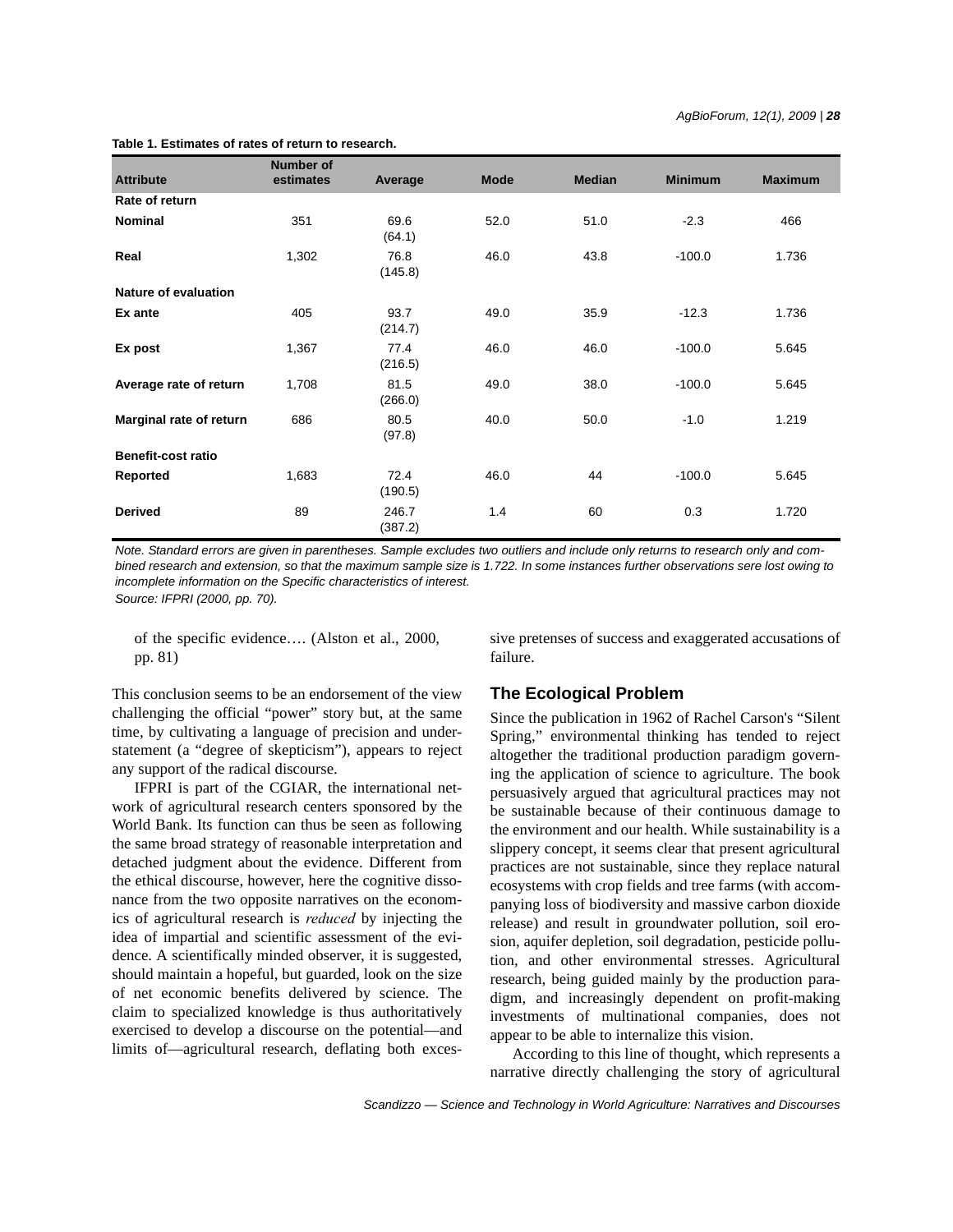research as an environmentally friendly activity, sustainable and multifunctional agriculture should not only be about cheap wholesome food, but also about stewardship of the land, preservation of the resource base, the health of farm workers, the preservation of the small biota that are rich in biodiversity and are interspersed with fields, the value of rural community, and of the agricultural landscape. These objectives are especially important for climate change, where the capacity to adapt depends critically on the type of agricultural systems implemented.

The paradigm of sustainable systems does appear to be more in line with the increasing need to look at agriculture as a flexible set of opportunities rather than as a growing machinery for production. A wide variety of adaptation options has been proposed, for example, to reduce vulnerability to climate change, to help exploit the opportunities provided by increases in temperature or rainfall, or both. In general, scientists agree that agriculture can adapt to a moderate level of global warming (an increase of about 2.5° Celsius), even though adaptability would be higher for the Northern hemisphere, where climate change may provide opportunities for yield increases. Mendelsohn and Dinar (1999), for example, show that, given that adaptation occurs, increase in the average temperature would benefit US agriculture, even though, at the same time, increases of inter-annual variations would be harmful. For the Southern hemisphere, adaptability would be lower and climate change would be a threat, rather than a potential, albeit limited source of opportunities, since temperatures are already near their maximum tolerable heat level.

The World Bank, in making a major effort to take the lead in suggesting a course of action, intervenes with a soothing message. These problems, it suggests, are a source of only passing and apparent contradictions, because

…tackling climate change requires **leadership, vision, capacity, and resources beyond the development experience to date.** Yet the transformation to a more sustainable development path has already started across the world. This transformation is driven largely by higher energy costs and growing concerns about adequate access to water, land, and mineral resources to support growth and livelihoods. It is facilitated by an increasing value of a healthy and productive environment, and a stronger voice and participation of the civil society. (World Bank, 2008, p. 203)

Clearly, climate change may be creating its own set of economic tales, but the ensuing discourse suggests new boundaries of conceivable knowledge and, as such, may be pointing to a newly established frontier for thought on scientific development. The underlying narrative that the World Bank is developing in order to quench the cognitive dissonance in this regard is clear: climate change is the new prevailing force to reckon with in the field of agricultural development. It is already upon us, so that not only mitigation efforts are necessary, but also adaptation actions are inevitable. Research in agriculture, however, may be inadequate to fulfill the task of offering new choices and new solutions to the problems created by climate change because it has taken an altogether different direction: the pursuit of profit-maximizing micro-agricultural improvements within the single integrated agro-industrial enterprise in a context of thoroughly protectable property rights on innovation. A radical change is thus needed to proceed from narrowly defined, profit-oriented, short-sighted, privately dominated agricultural research to a pursuit of knowledge truly attuned to the planetary adaptation facing humanity and agriculture today.

# **Agro-biotechnology: A Promise or a Threat?**

The current social discourse about agro-biotechnology (ABT) reflects, to an extent, the dichotomy between the conventional mode of thinking and the radical critique. At the same time, because of the high level of information bias and uncertainty, it seems dominated by a more academic debate on the nature and extension of social risk. At one extreme, there is the pure probabilistic position. This position maintains that the essence of the argument on biotechnology is probabilities: the probabilities of technological breakthroughs and, conversely, the probabilities of environmental and health damages. The unstated, underlying narrative seems to be that mankind progresses only by taking chances of both successes and dangers, no matter how large the latter may be in the worst possible scenarios. At the other extreme lies the full contextualist position, maintaining that what matters is a vector of characteristics (productivity, familiarity, friendliness to the environment, favor for the poor, adaptability, etc.), with probability being only one of these qualities. According to the contextualist narrative, communities may object to change, on the basis of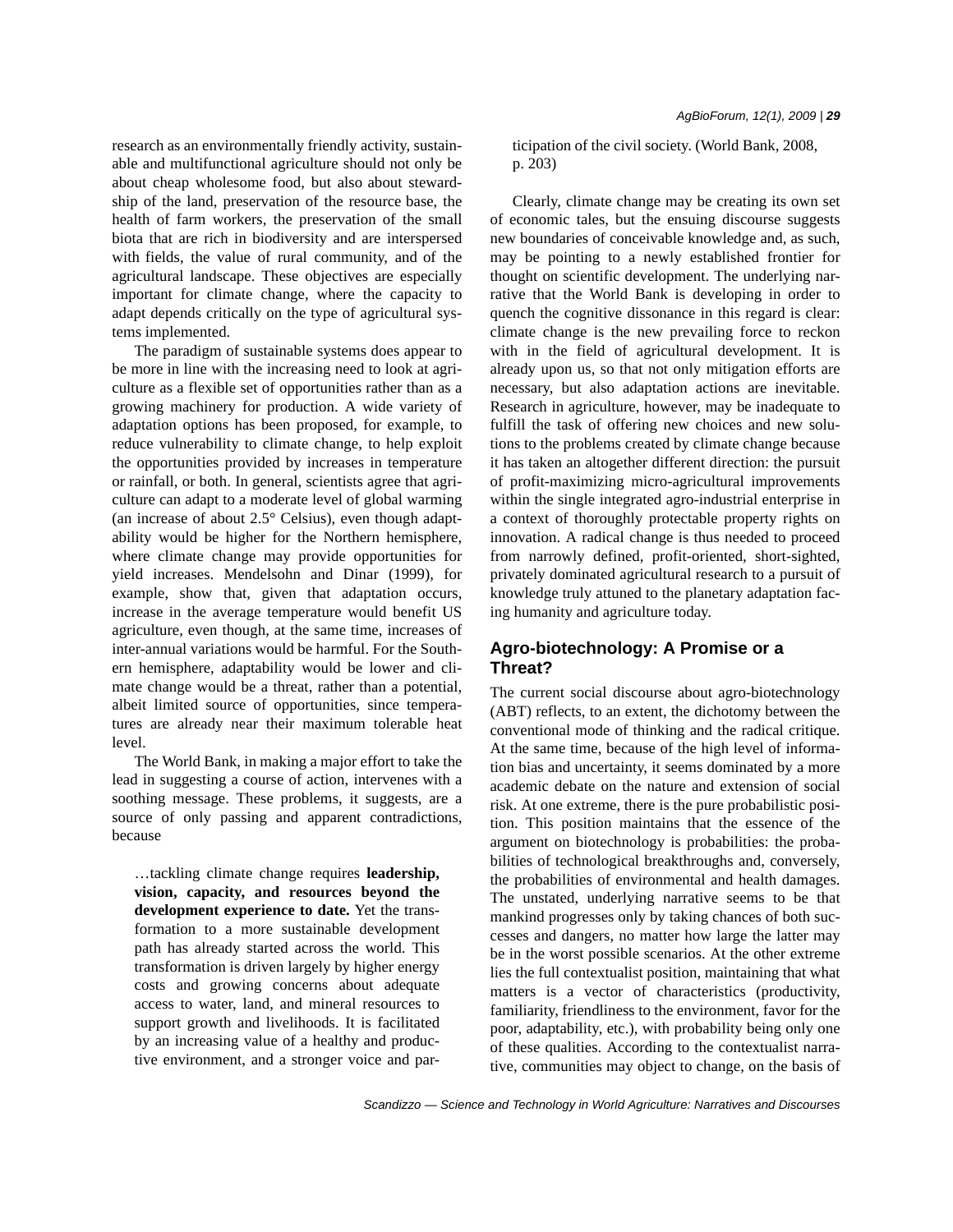habit, social order, ecological balance, aesthetic harmony, as well as uncertainty and lack of structured information. Generally, advocates of the two points of view find it difficult to communicate, as they select evidence to corroborate their approach or, sometimes, "…present selected aspects of the data both for and against transgenics, precluding a fuller discussion of the issue" (Pehu & Ragasa, 2007, pp.1-3).

A probabilistic discussion of ABT prospects is presented in the 2008 World Development Report and some related papers (Pehu & Ragasa, 2007; World Bank 2006a, 2006b). Narratives that represent this view are elaborated, claiming that the evidence shows that ABT has already achieved a significant degree of success, although adoption of transgenics mainly concerns a few crops (cotton, corn, and soybeans) and large landholders in developed countries. Moreover, the demonstrated environmental and health impact is positive, largely because of the reduction in the use of pesticide, but the need for continuing monitoring of possible negative effects is still high. Progress for food crops relevant to the poor is slow, and potential problems arising from lack of infrastructure, weak institutions, and the preponderance of privately driven research in developing countries may be serious. Nevertheless, concludes this story line, the potential of ABT appears so large that every effort should be made to channel agricultural research in its direction and, at the same time, in the direction of poor consumers and small farmers in the developing world.

An example of the contextualist position is given by Ervin, Batie, Carpentier, and Welsh (2001), who claim that a precautionary approach to ABT is in order because environmental changes are unpredictable, invaluable, irreversible, and nonlinear. Thus, our interaction with environmental variables reveals a somewhat futile attempt to tackle variables whose reaction and evolution are a continuous source of surprises.

These propositions summarize what might be called the "moderate view" among contextualists. More radical positions are, however, entertained by a variety of social and biological scientists. For example, a discourse on the relationship between behavior and power concerns the progressive concentration of the agrochemical industrial complex (Magdoff, Foster, & Buttel, 2000). This discourse represents ABT as no more than a tool to put the farming sector—and in perspective also the small farmers in developing country—at the mercy of commercial agriculture and, in particular, of the multinationals. Profit-driven conglomerates, according to this view, are constitutionally oriented toward integrated and homogenous technological packages that can bolster commercial crops, rather than improve the satisfaction of basic needs. Moreover, in their quest for ever-increasing power, they tend to appropriate a large part of the gains and polarize economic activity among a small number of winners and a large number of losers, thus creating marginality and social exclusion on a grand scale.

The contextualist view can be also interpreted as a catastrophic narrative of globalization, where a cultural objection to ABT is advanced both as a symbol and substance of a much feared dilution of local customs, prospects, and values into a new form of global economic and cultural soup. This kind of narrative arises extraordinary feelings of insecurity and denial against transgenic organisms since they are taken to promise (or threaten!) to go beyond the boundaries of ordinary science, and even of ordinary life; at the same time, they appear the elective symbols and testimonials of a new form of social order. As Mary Douglas (1966) persuasively argued, feelings of insecurity and the very perception of risk should alert us to the presence of perceived changes in social relations rather than to any specific physical or economic danger. Attitudes of rejection and denial that GMOs continue to arise, especially in developed countries, may thus be signs of perception of real impending danger, not necessarily to human health or the environment (although this cannot be excluded), but rather of a social nature, from a radical new form of the production process, where the genetic material becomes itself an input in a new, globalized and integrated value chain, with decreasing room for peasants and local production systems.

# **Multinationals and Biotechnology**

The story of ABT intersects with the story of the multinationals in the food and pharmaceutical sector (FPS) in a way that can be taken as exemplary of the ambiguities and the social problems surrounding agricultural research. A conventional narrative on the evolution of the FPS multinationals takes the detached view that this is only an episode in the evolution of industries whose economies of scale constitute a continuous inducement to seek concentration and monopolies. A Coasian Narrative (Coase, 1937, 1988) suggests that multinationals emerge from the chaos of competition to increase efficiency by saving on transaction costs. Narrating the same story from a more critical point of view, however, may take the following form, which, though not necessarily inaccurate, is nevertheless suggestive of a differ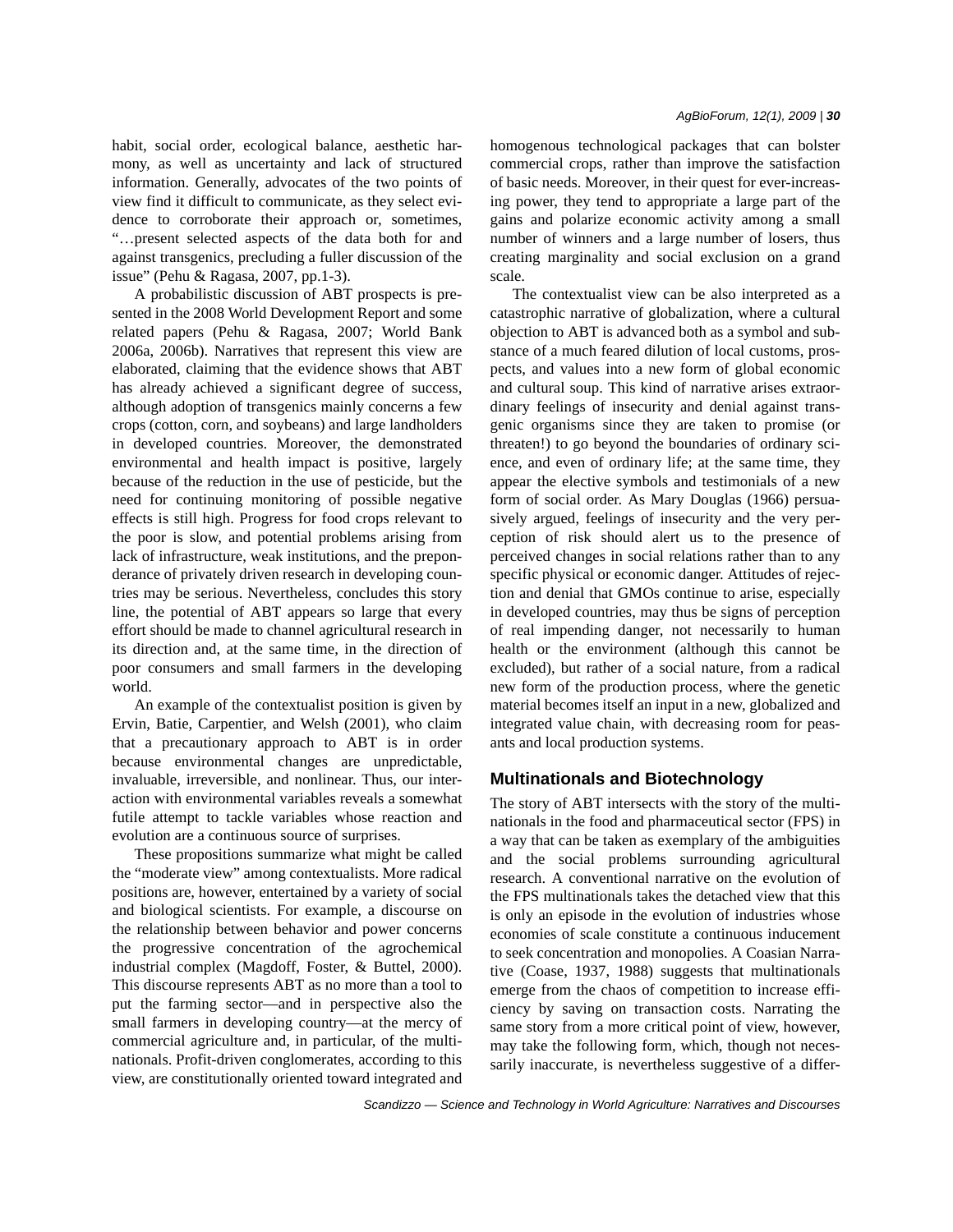ent interpretation. At the end of the 70's, a plurality of small specialized companies appeared to play a key role in the development of new techniques and products in the broad field of biotechnologies. The growth of new firms was especially high at the beginning of the 1980's when the researchers, who had made the fundamental discoveries in the field, started new companies to commercially apply their findings (Fonte, 1988). However, these small companies soon encountered financial and organizational obstacles (product distribution network); many of them were acquired by the large chemical and pharmaceutical multinationals, which, in the meantime, had started internalizing biotechnological research. These companies started, between the end of the 1980's and the beginning of the 1990's, a strategy of consolidation through a series of acquisitions and fusions aimed at unifying under the control of a single firm activities in the medical, pharmaceutical chemical, and agricultural field. At the base of these strategies was the diffused conviction that knowledge complementarities would allow the exploitation of large economies of scale and scope, but also, paradoxically, the fact that the growing regulatory hurdle was itself a barrier to entry to all but very large enterprises.

In the field of agriculture, it was clear from the beginning of the development of biotechnologies that the most convenient way to arrive at the market was through seeds. To ensure access to the market for seed has constituted the motor of a wave of fusions, acquisitions, and agreements that have, to this day, left on the scene only six great actors, who are, at the same time, leaders in the agro-chemical and seed sector.

The processes of horizontal and vertical integration with the seed industry have been favored, therefore, by strategies aimed at taking the maximum advantage from the complementarities that are created from the resources produced by the biotechnologies. During the 1990's, the first biotechnological products for agriculture arrived at the market, but industry found itself in front of a consumers' rejection of the new products. Social opposition was so strong that large companies were forced to continually modify their strategies, separating the pharmaceutical from the agrochemical divisions. At the end of 1999, AstraZeneca PLC and Novartis AG decided to operate a merger of their agrochemical divisions, constituting Syngenta, with a priority in the programs of genetic and agro-genomic technology. In the same period, Monsanto and Pharmacia & Upjohn announced the creation of a joint venture in the pharmaceutical field, which will maintain the name of Pharmacia, while the Monsanto brand remained exclusively tied to agrochemical activities (of which, in any case, Pharmacia holds 85% of capital). Aventis also generated Cropscience, which was acquired by Bayer in March 2002. In the agrochemical field, the new strategy of the companies that have been reorganized according to this model, is downstream vertical integration of the agro-food value chain. Within this framework of colonization of the entire sector of food production, it is possible to read the meaning of some important strategic alliances: Monsanto constitutes a joint venture with Cargill, called Renessen LLC; in 1999 Monsanto reaches an agreement with Conagra to segregate and commercialize transgenic products in the countries willing to accept them; and in 2002 Monsanto announces an agreement with Dupont to share patent protected biotechnologies (ETC Group, 2002).

The strategy adopted and all these agreements, however, reveals a basic weakness that depends on the very characteristic of research as a (latent) public good. Patenting the genetically modified seed, in fact, tends to be ineffective and, where limited effectiveness is exhibited, threatens the agricultural practice of replanting the seed obtained from the previous harvest. Once the farmer chooses to adopt the transgenic plants, he effectively makes an irreversible decision: transgenic plants in fact, through cross impollination, also transmit their genes to the non-transgenic varieties in the neighboring areas and, sometimes even to those in areas very far away. Transgenic plants, therefore, present a major contamination problem, which is becoming one of the largest cases of negative externalities for farmers that have chosen *not* to adopt the new technology. Aside from the costs from irreversibility, damages are particularly serious for biological products, for which farmers face denial of certification in the case of GMO contamination. International property rights laws thus protect multinationals from unauthorized usage, but do not equally protect farmers from contamination.

The World Bank narrative in this respect is interesting, in both its recognition and understatement of the problem. In the only reference to the multinationals in the World Development Report (World Bank, 2008, pp. 158), we read:

Consider the win-win-win case of transgenic insect-resistant cotton: it has reduced yield losses, increased farmer profits, and greatly reduced pesticide use for millions of smallholders. But the benefits of biotechnology, driven by large, private multinationals interested in com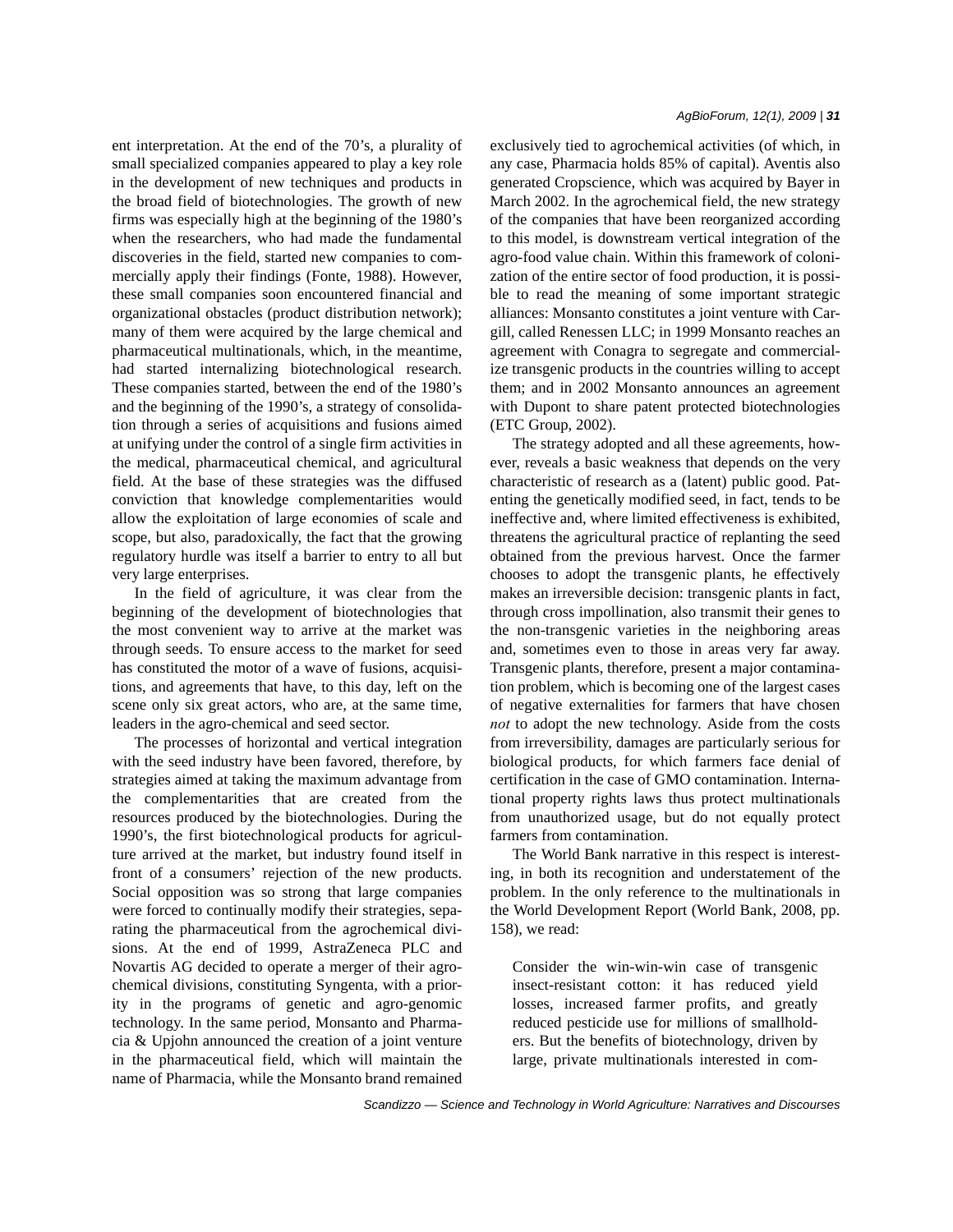mercial agriculture, have yet to be safely harnessed for the needs of the poor.

### **Conclusions**

For agricultural research, the fact that narratives dominate the debate on scope and achievement is somewhat paradoxical, since research is committed to a rigorous methodological approach and is accountable to a scientific community, which should have little propensity to listen to the sirens of the rhetorical discourse. The highly formal nature of the scientific method and the prudence and the caveats that surround all the specific achievements of science, however, may themselves be the source of a peculiar vulnerability, when a comprehensive view of successes and failures, as well as meanings and scope are called for. The discourse about science may thus turn out to be rather un-scientific, involve prejudices, exaggerations, and controversies, and use narratives as the main vehicle of elaboration and understanding. By their very nature, these narratives will tend to dramatize the events and attempt to convey messages that may be considered extreme, either in defense of the status quo or against it.

A provocative way to interpret this state of affairs is provided by the idea that narratives are simply the side effects of technological change and this, in turn, is merely the consequence and not the cause of social change. If this is true, narratives are no more than ways by which social change anticipates and rationalizes technical change, through the predisposition of a social machinery capable of engendering the innovations required. Thus, for example, the space race of the 1960's was the consequence of a heightened cold war, and the narratives on the superiority of one or the other superpower were only part of the process of communicating this conflict to the ordinary citizen. Analogously, the biotechnological revolution, if it is indeed in the making, would be the consequence of a major re-organization of the structure of production, input provision, consumption patterns, and balance between private and public research, which is also already in the making. If this is true, the opposed narratives that are being deployed by different social groups are only the reflection of the conflict between those who feel that they are engendering the change and those who fear that they would be excluded or emarginated by it. The drama and the rhetoric of the competing narratives is due to the fact that this preventive lining up of winners and losers occurs in a transitional situation, where the impending social changes are still unclear and unclearly related to corresponding technological changes.

In this context of uncertainty and dynamic change, widely different interpretations of current events are possible, while the underlying structure of society is shifting in an unpredictable way. Different narratives summarize the attempts at explaining what happens by using a linguistic process formed by plots, heroes and anti-heroes, and, at times, pathos and drama. Because of its standing in the international community as a unique institution with financial, scientific, and moral authority, the World Bank appears to have chosen, alongside its traditional mission as a policy advocate for development, the role to provide comfort and guidance, thereby attenuating the cognitive dissonance arising from highly contradicting stories on themes such as development, research, science, climatic change, and, ultimately, human destiny.

By using a panoply of policy—divulgatory documents, epitomized by the influential World Development Report—the World Bank provides its own set of narratives. These narratives tend to coalesce around the underlying story of the ascent of men throughout the ages by the force of their imagination and concerted efforts, but go much beyond a mere reiteration of this theme. By appealing to a wide repertoire of in-houseresearched, stylized truths, they elaborate on the role and the accomplishments of large numbers of unknown and reluctant heroes: the scientists, the innovative farmers, the adapting poor. In the case of science and agriculture, they provide, in a cautious and critical way, much needed policy advice on the future course of agricultural research.

Such policy advice has to be somewhat distilled from the very complex and cautious narratives provided, but it can be summarized as a serious attempt at looking for a balance between the conventional and the radical views. Its main points are three. First, rather than concentrating on marginal innovations for a handful of commercial crops, biotechnological research in agriculture should be directed mainly at seeking a viable alternative to the present energy-intensive modes of production in agriculture. Second, it should take smallholders and local production systems as the main targets for its applications and try to build new varieties less dependent on fertilizer and insecticide inputs—and at the same time, more integrated with, rather than being alternative to—the various cultivation options (rotation, multiple cropping, use of biological pesticide control) of small farmers around the world. Third, because this challenge requires the commitment of large amounts of